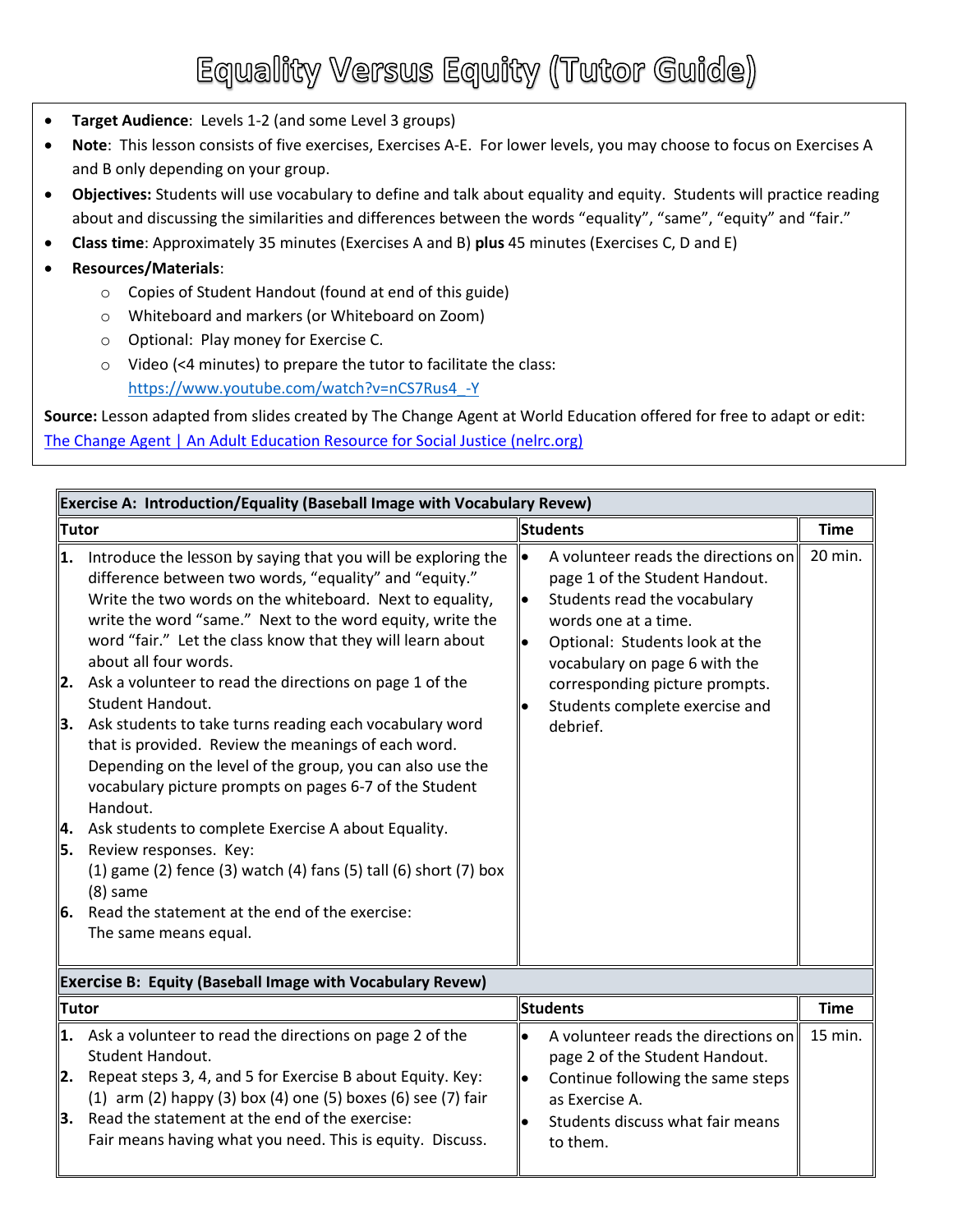| <b>Exercise C: Equality (Bike Image with Sentences)</b> |                                                                                                                                                                                                                                                                                                                                                                                                                                                                                                                                                                                                                                                                                      |                 |                                                                                                                                                                                                                                                |                   |
|---------------------------------------------------------|--------------------------------------------------------------------------------------------------------------------------------------------------------------------------------------------------------------------------------------------------------------------------------------------------------------------------------------------------------------------------------------------------------------------------------------------------------------------------------------------------------------------------------------------------------------------------------------------------------------------------------------------------------------------------------------|-----------------|------------------------------------------------------------------------------------------------------------------------------------------------------------------------------------------------------------------------------------------------|-------------------|
| <b>Tutor</b>                                            |                                                                                                                                                                                                                                                                                                                                                                                                                                                                                                                                                                                                                                                                                      | <b>Students</b> |                                                                                                                                                                                                                                                | <b>Time</b>       |
| 2.<br>3.<br>4.<br>5.                                    | 1. Ask a volunteer to read the definition of Equality on page 3:<br>EQUALITY: When things are the same or equal.<br>Ask: What is the same or equal in this picture?<br>Everyone has the same bike.<br>Remind students that they saw the word "same" in Exercise<br>A and point to the word on the Whiteboard listed next to<br>"equality."<br>Read (or ask for volunteers to read) the sentences using the<br>word equal. Optional: You can use play money to illustrate<br>equal versus not equal.<br>Ask for a volunteer to re-read the sentence describing<br>equality that they already saw when they looked at the<br>picture of the bikes. Point out that you can see the word |                 | A volunteer reads the definition of<br>Equality on page 3.<br>The class discusses what is the<br>same in the picture: the bike.<br>Volunteers read the sentences on<br>page 3.<br>Students work in pairs to answer<br>the questions on page 3. | $15 - 20$<br>min. |
| 6.                                                      | "equal" in the word "equality."<br>Ask students to work in pairs to discuss where they see or<br>don't see equality. Ask the pairs to share their answers.<br>Examples:<br>Everyone working at a store receives the same pay.<br>A parent gives each child the same coat and shoes.<br>Some kids go to schools with many resources (laptops,<br>books, etc.). Others go to schools with very few<br>resources. There isn't equality in these schools.                                                                                                                                                                                                                                |                 |                                                                                                                                                                                                                                                |                   |
|                                                         | <b>Exercise D: Equity (Bike Image with Sentences)</b>                                                                                                                                                                                                                                                                                                                                                                                                                                                                                                                                                                                                                                |                 |                                                                                                                                                                                                                                                |                   |
| <b>Tutor</b>                                            |                                                                                                                                                                                                                                                                                                                                                                                                                                                                                                                                                                                                                                                                                      | <b>Students</b> |                                                                                                                                                                                                                                                | <b>Time</b>       |
| 2.<br>3.                                                | 1. Repeat the process used in Exercise C with the focus on the<br>word Equity.<br>Equity is when things are fair. Ask what is fair about the<br>picture and why. Equity is giving everyone what they need.<br>With different bikes, everyone can use the bike that they<br>have.<br>Ask students to work in pairs to discuss where they see or<br>don't see equity. Ask pairs to share their answers.<br>Examples:<br>Buildings have ramps for people in wheelchairs.<br>If we don't provide ESOL to students, then they won't<br>have equity in schools.                                                                                                                            | $\bullet$       | A volunteer reads the definition of<br>Equity on page 4.<br>The class discusses what is fair<br>about the picture: Different bikes.<br>Everyone has a bike that they can<br>use.<br>Students discuss in pairs.                                 | 15 min.           |
| <b>Exercise E: Equality or Equity Quiz/Conclusion</b>   |                                                                                                                                                                                                                                                                                                                                                                                                                                                                                                                                                                                                                                                                                      |                 |                                                                                                                                                                                                                                                |                   |
| $\vert 1. \vert$<br>2.                                  | Ask students to complete the quiz. Review their answers.<br>Key:<br>(1) Equality (2) Equity (3) Equality (4) Equality (5) Equity<br>(6) Equality<br>Ask students to look at the picture of the boys picking apples.<br>Ask why there is equity. Conclude by reading the sentences.                                                                                                                                                                                                                                                                                                                                                                                                   | $\bullet$       | Students complete the quiz and<br>discuss their answers.<br>Students review the picture of the<br>boys picking apples.                                                                                                                         | 15 min            |
|                                                         |                                                                                                                                                                                                                                                                                                                                                                                                                                                                                                                                                                                                                                                                                      |                 |                                                                                                                                                                                                                                                |                   |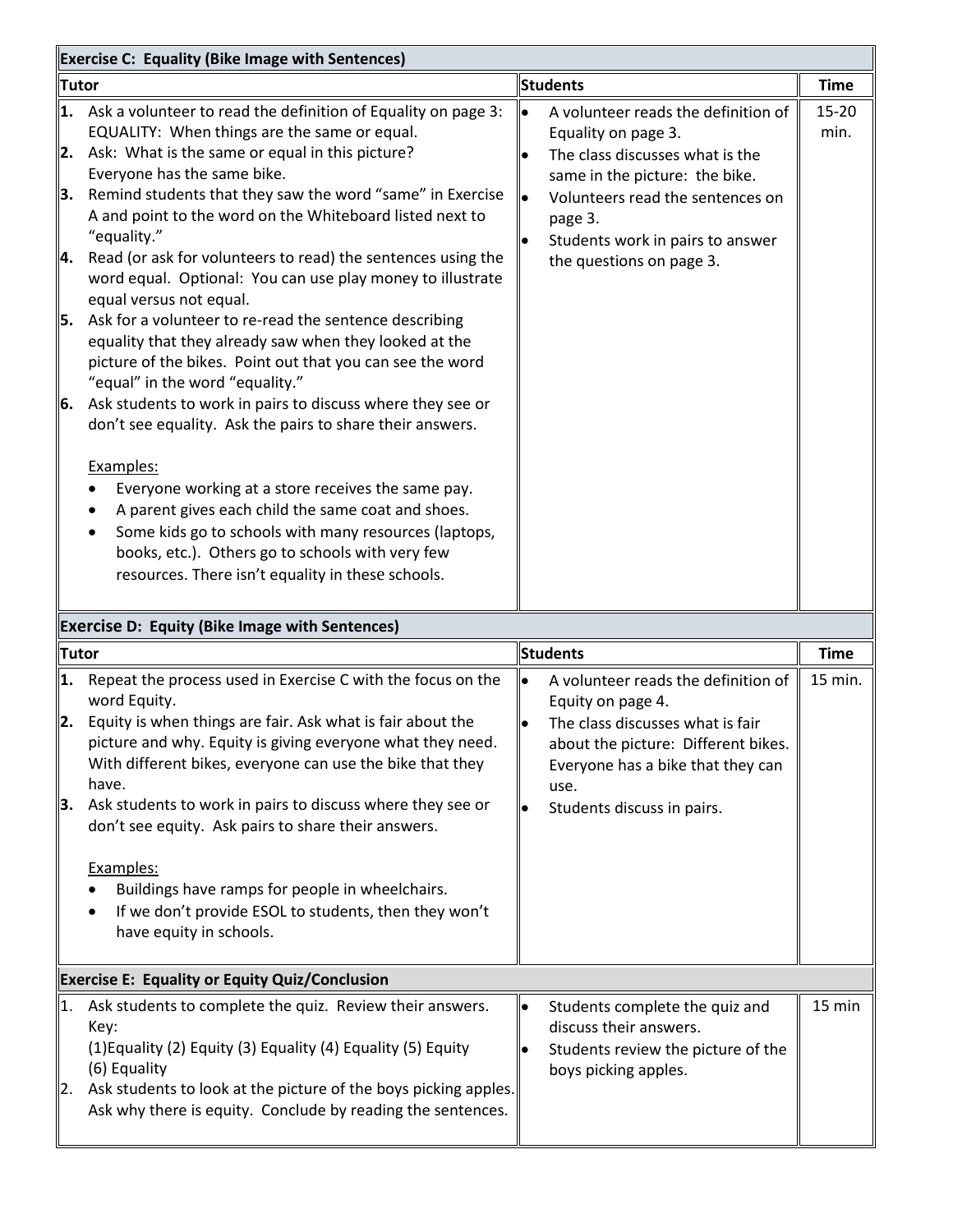## Equality or Equity (Student Handout)

**Exercise A**



#### **The same means equal.**

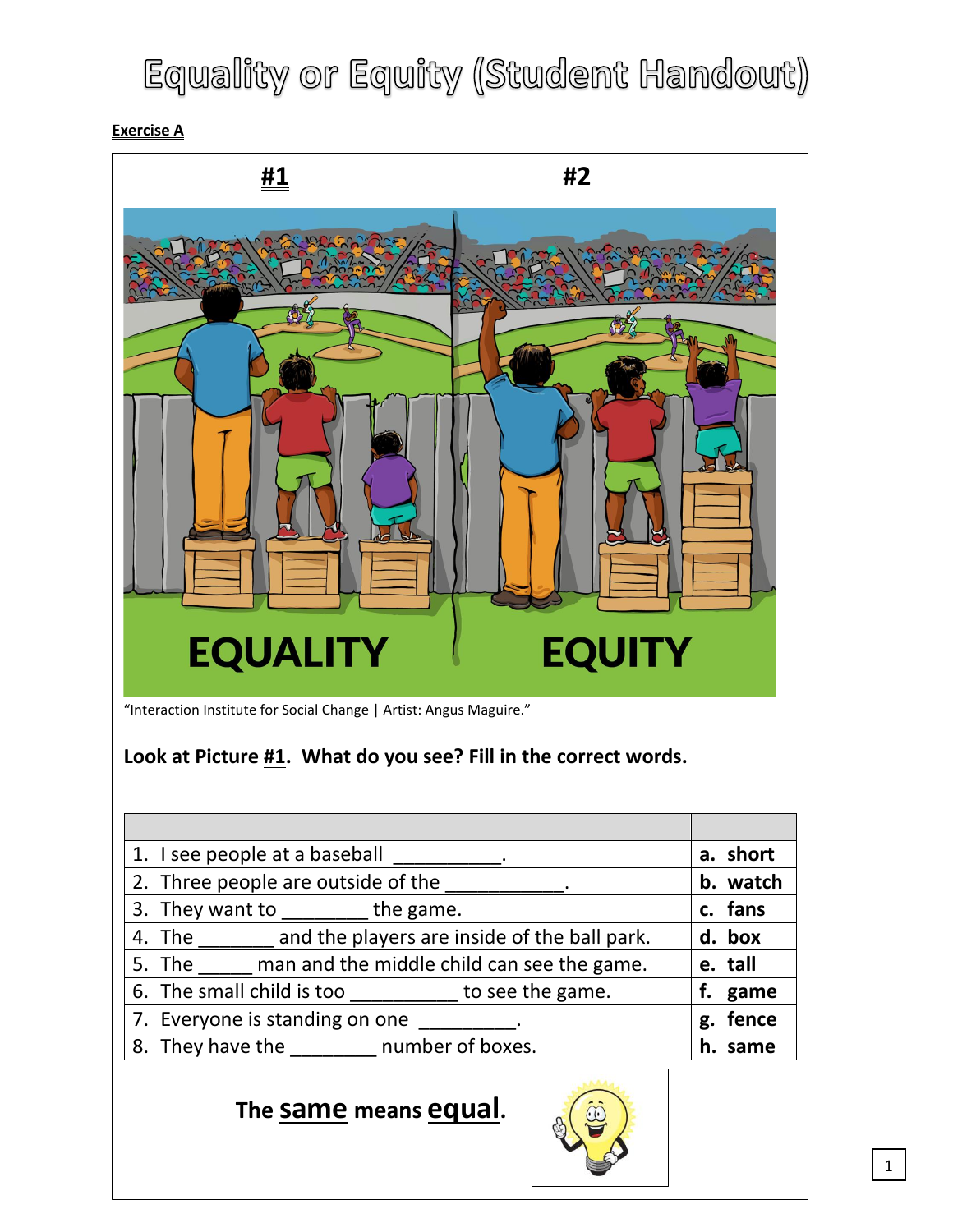

"Interaction Institute for Social Change | Artist: Angus Maguire."

#### **Look at Picture #2. What do you see? Fill in the correct words.**

| 1. The man is raising his       | boxes<br>а. |
|---------------------------------|-------------|
| 2. The short child is           | b. see      |
| 3. The tall man has no          | c. arm      |
| 4. The middle child has<br>box. | d. box      |
| 5. The short child has two      | e. fair     |
| 6. Everyone can                 | one         |
| 7. If everyone can see, this is | happy<br>g. |

### **Fair means having what you need.**

**This is equity.**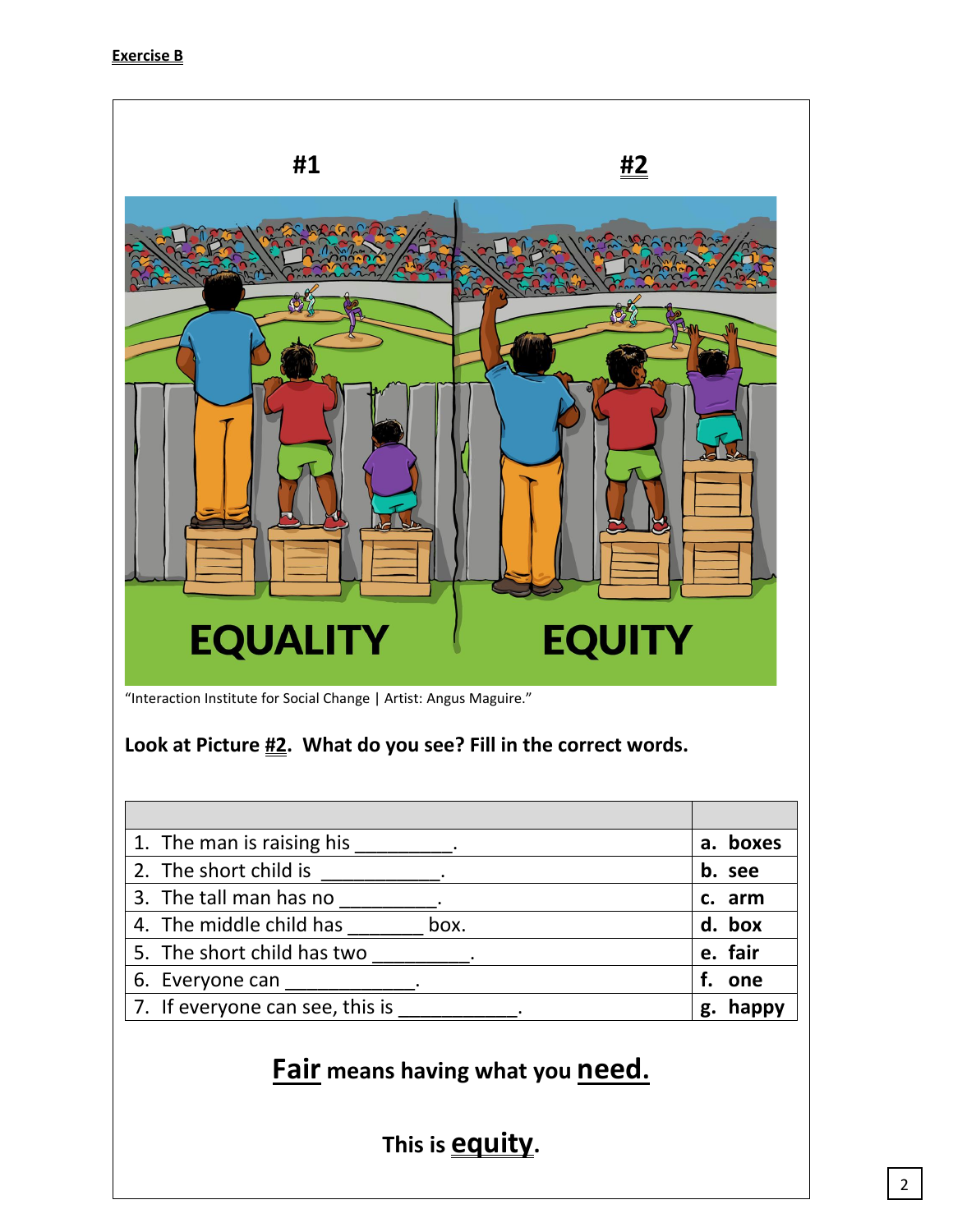# **EQUALITY**

### When things are the **same** or **equal**.



### *What is the same or equal in this picture?*

**Everyone has the same \_\_\_\_\_\_\_\_\_\_\_\_\_\_\_\_\_\_.**

#### **Equal**:

You have \$5. I have \$5. We have an *equal* amount of money.

You have \$5. I have \$10. We do *not* have an *equal* amount of money.

**Equality**:

Everyone has the same bike. This is **equality**.

#### **Talk to each other:**

*Where do you see equality? Where don't you see equality?*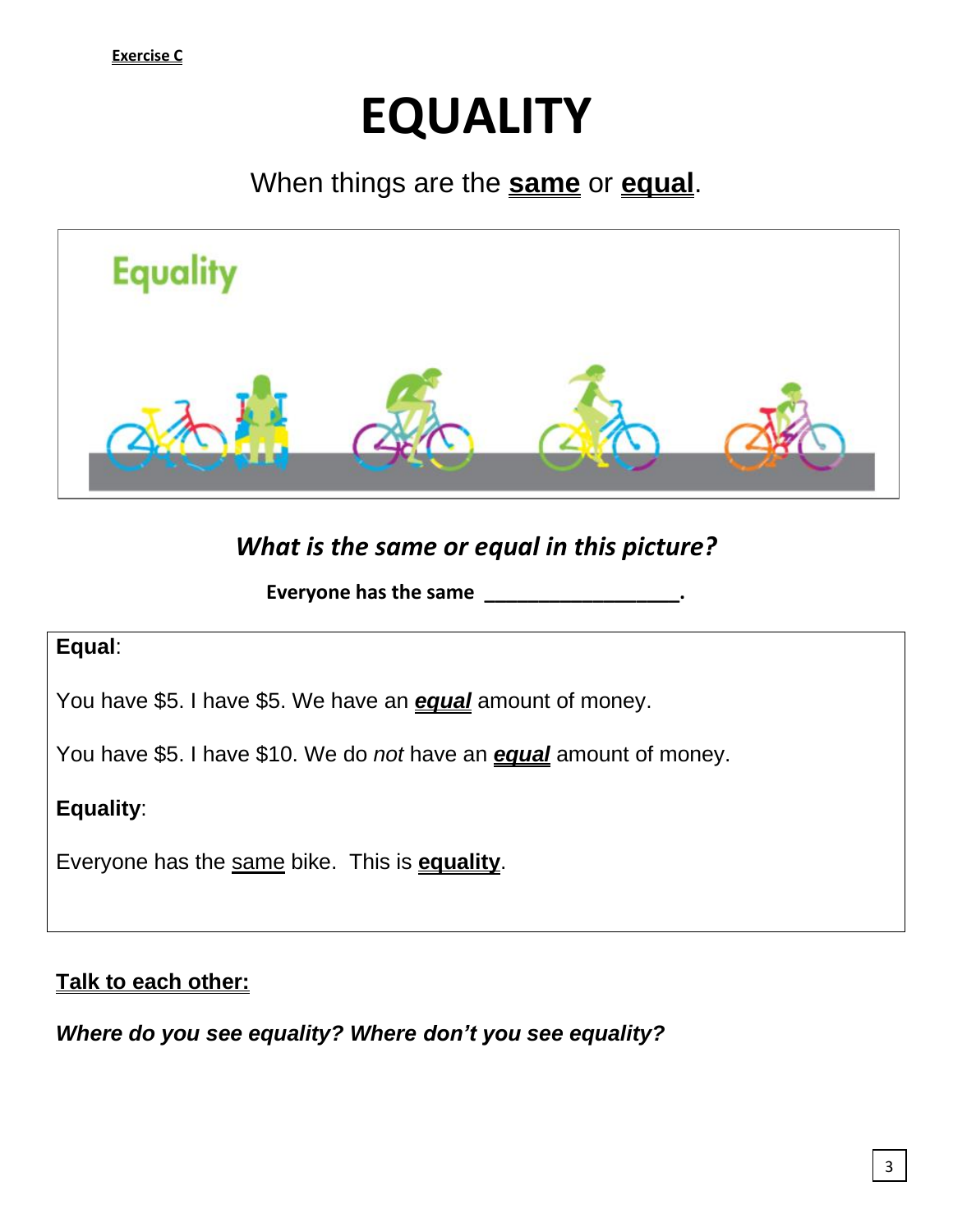# **EQUITY**

## When things are **fair**.



**Why is this fair?**

**Equity**:

Everyone has a bike that they can use. This is fair. There is **equity**.

Schools give free laptops to students who don't have one. There is **equity**.



**Talk to each other:**

*Where do you see equity? Where don't you see equity?*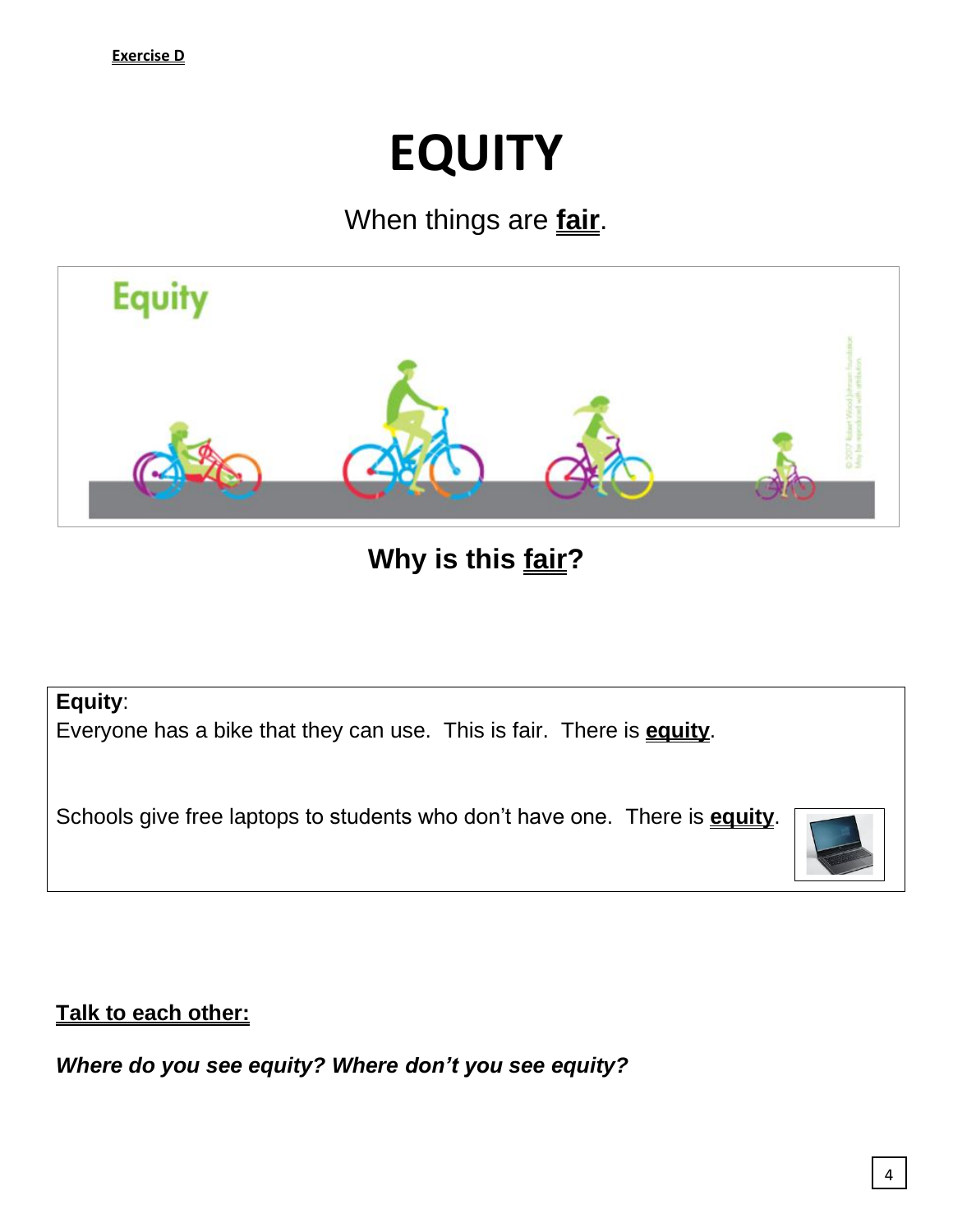#### **Exercise E**

## Equality or Equity?

#### **Choose the correct word.**

| 1. The teacher gives everyone the same book.        | <b>Equality or Equity?</b> |
|-----------------------------------------------------|----------------------------|
| 2. Students get extra help if they need it.         | <b>Equality or Equity?</b> |
| 3. Everyone has \$10.                               | <b>Equality or Equity?</b> |
| 4. The boy and the girl have the same hat.          | <b>Equality or Equity?</b> |
| 5. The tall man and the short boy can see the game. | <b>Equality or Equity?</b> |
| 6. Mary and John have three apples.                 | <b>Equality or Equity?</b> |

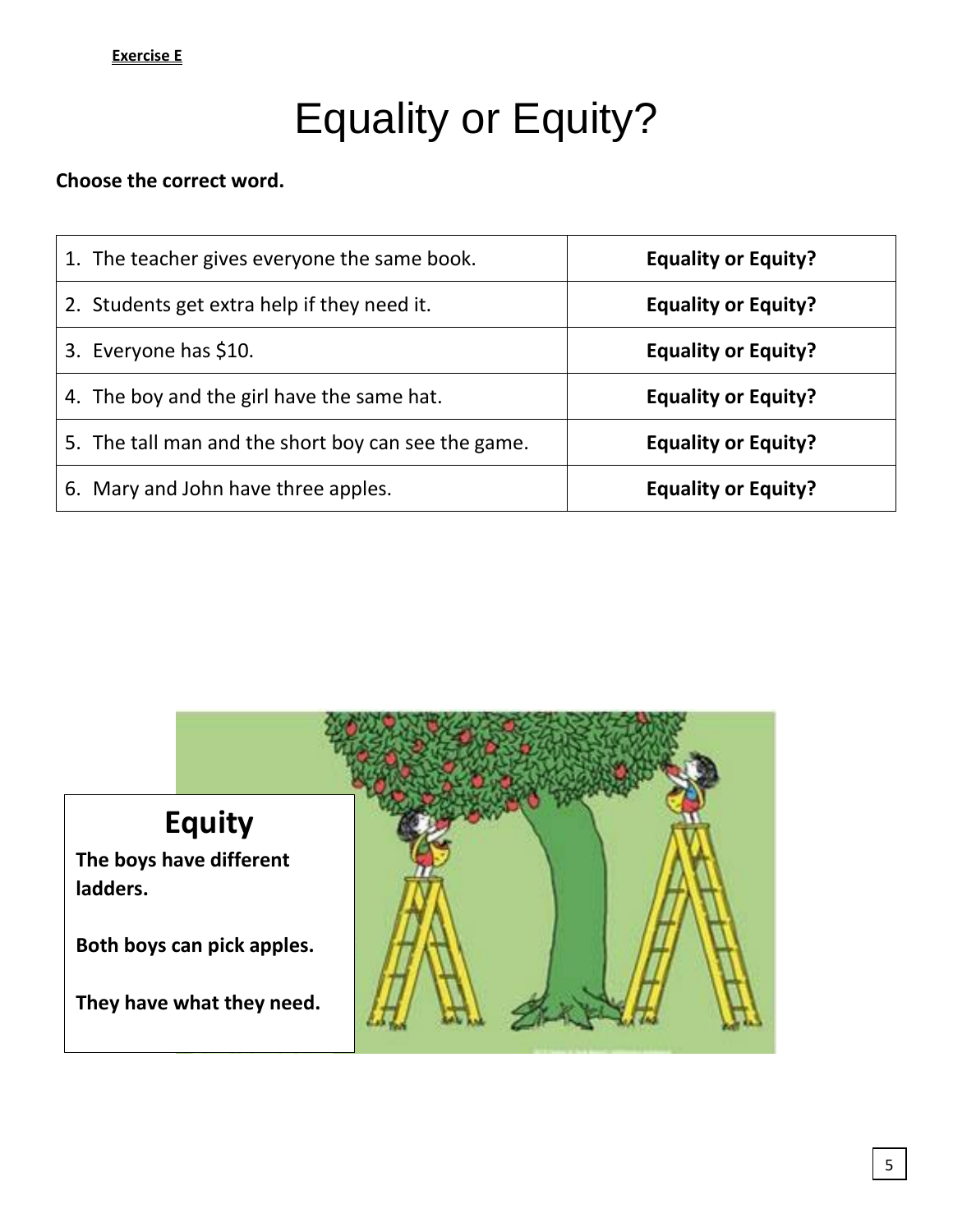## **Vocabulary**

### **Activity A:**

| <b>Short</b> |                                          |
|--------------|------------------------------------------|
| watch        |                                          |
| fans         | inside<br>outside                        |
| box          |                                          |
| tall         |                                          |
| game         | <b>TO TO</b><br>$\frac{1}{2}$<br>$^{24}$ |